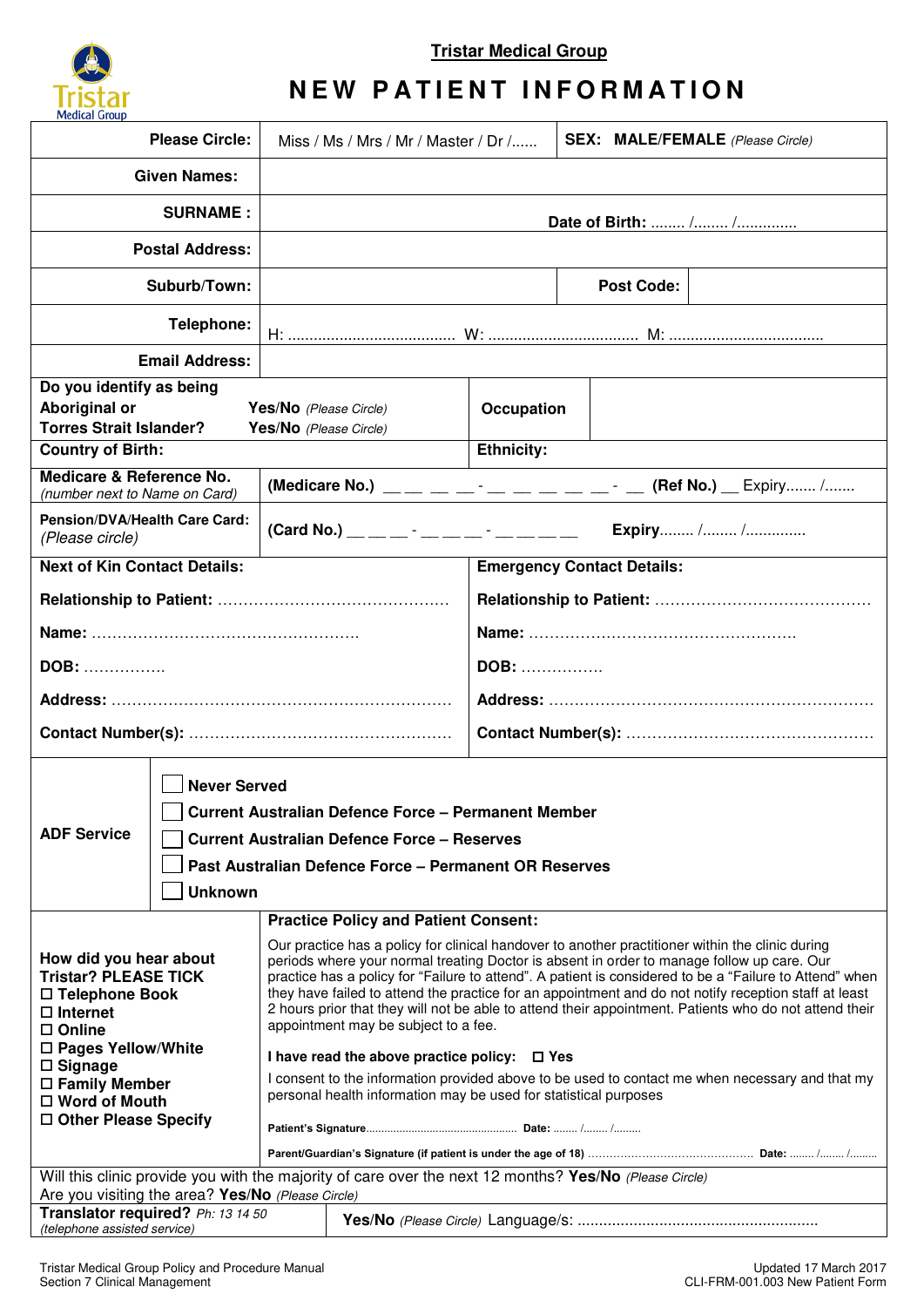

## **MEDICAL HISTORY – NEW PATIENTS**

| Your health history – do you have or have you had a history of?                                                                                                 |  |  |  |  |
|-----------------------------------------------------------------------------------------------------------------------------------------------------------------|--|--|--|--|
|                                                                                                                                                                 |  |  |  |  |
|                                                                                                                                                                 |  |  |  |  |
| $\Box$ Diabetes                                                                                                                                                 |  |  |  |  |
|                                                                                                                                                                 |  |  |  |  |
|                                                                                                                                                                 |  |  |  |  |
|                                                                                                                                                                 |  |  |  |  |
| $\Box$ Cancer $\Box$                                                                                                                                            |  |  |  |  |
| $\Box$ Muscular/skeletal (arthritis/muscle/joint pain)                                                                                                          |  |  |  |  |
|                                                                                                                                                                 |  |  |  |  |
| Current medications (including over the counter medications, vitamins and minerals):                                                                            |  |  |  |  |
|                                                                                                                                                                 |  |  |  |  |
| <b>Social History</b><br>$\Box$ Tobacco _______ day/week or cease smoking – date _____<br>$\Box$ Alcohol _______ day / week / month (circle the one applicable) |  |  |  |  |
|                                                                                                                                                                 |  |  |  |  |
| Do you have any allergies or are you sensitive to drugs or dressings:<br>$\Box$ Yes $\Box$ No                                                                   |  |  |  |  |
|                                                                                                                                                                 |  |  |  |  |
| Blood Pressure: when was the last time your blood pressure was taken?                                                                                           |  |  |  |  |
| For those 65 years and older: when was the last time you were immunised?                                                                                        |  |  |  |  |
| Date_______<br>$\Box$ not sure<br>Influenza<br>never                                                                                                            |  |  |  |  |
| $\Box$ not sure<br>Pneumococcal pneumonia<br>Date<br>never                                                                                                      |  |  |  |  |
| Females: when did you last have?                                                                                                                                |  |  |  |  |
| Pap smear<br>Date<br>$\Box$ not sure<br>never                                                                                                                   |  |  |  |  |
| Breast check<br>$\Box$ not sure<br><b>Date</b><br>never                                                                                                         |  |  |  |  |
|                                                                                                                                                                 |  |  |  |  |
| Males: when did you last have?                                                                                                                                  |  |  |  |  |